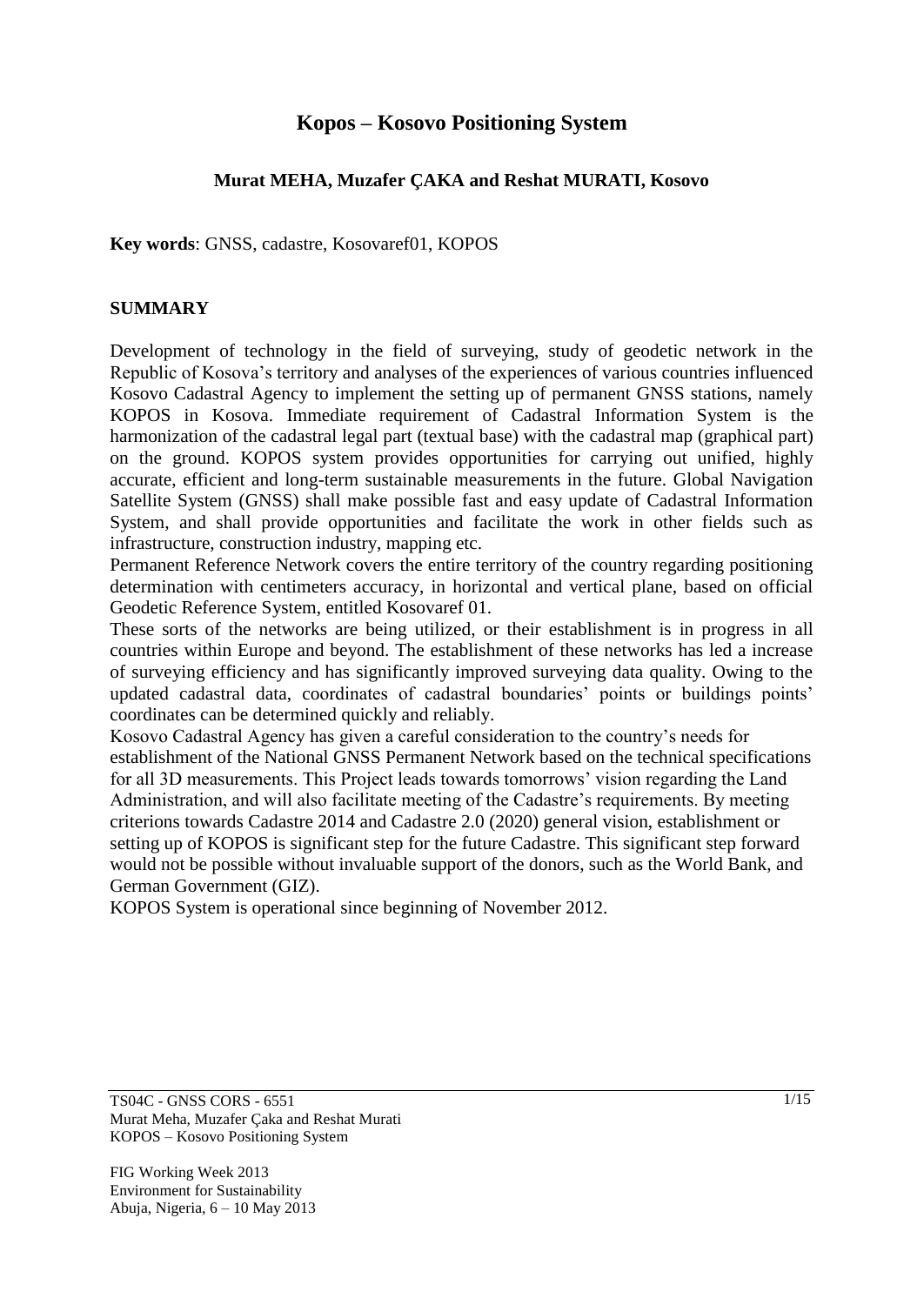### **PËRMBLEDHJE**

Zhvillimi i teknologjisë në fushën e matjeve, analizimi i rrjetit gjeodezik në territorin e Republikës së Kosovës, si dhe studimi nga përvojat e vendeve të ndryshme, kanë ndikuar që Agjencia Kadastrale e Kosovës të implementoj projektin për vendosjen e stacioneve të përhershme të GNSS-it, KOPOS në Kosovë . Kërkesë imediate e Sistemit të informacioneve kadastrale është ajo për harmonizimin e pjesës ligjore dhe grafike me atë në terren. Sistemi i pozicionimit KOPOS ofron mundësi për matje apo rilevime në të ardhmen me saktësi unike të lartë, efikasitet dhe stabilitet afatgjatë. Sistemi satelitor për navigim global (SSNG) apo në anglisht Global Navigation Satelite System (GNSS), do ta mundësojë azhurnimin më të shpejtë dhe të lehtë të Sistemit të informacioneve kadastrale, e po ashtu do të ofroj mundësi edhe në fusha tjera si: Infrastrukturë, Ndërtimtari, Hartografi etj.

Rrjeti permanent referent GNSS mbulon tërë territorin e vendit në përcaktimin e pozitës me një saktësi centimetrike në rrafshin horizontal dhe vertikal duke u bazuar në sistemin gjeodezik zyrtar referent Kosovaref 01.

Këto lloje të rrjeteve, janë duke u shfrytëzuar apo duke u vendosur në të gjitha vendet Evropiane e me gjerë, e të cilat kanë çuar deri të rritja e efikasitetit të matjeve, si dhe kanë përmirësuar kualitetin e të dhënave gjeodezike në tërësi. Me azhurnimin e të dhënave kadastrale, koordinatat e pikave të kufijve kadastral, ndërtesave etj. mund të përcaktohen shpejtë dhe me besueshmëri të lartë.

Agjencia Kadastrale e Kosovës, me kujdes të veçantë ka analizuar nevojat e vendit për t'a vendosur rrjetin e stacioneve të përhershme të GNSS-it si rrjet shtetëror i bazuar në specifikimet teknike për të gjitha matjet 3D. Ky projekt orienton drejt vizionit të së nesërmes të administrimit të tokës dhe lehtësimit në përmbushjen e kërkesave të Kadastrit. Duke përmbushur kriteret drejt vizionit të përgjithshëm për Kadastrin 2014 dhe për Kadastrin 2.0 (2020), vendosja e KOPOS-it është hap i rëndësishëm në kadastrin e të ardhmes. Në këtë rrugëtim kaq të rëndësishëm ka ndikuar edhe mbështetja e donatorëve: Banka Botërore, GIZi i Qeverisë Gjermane etj.

Sistemi KOPOS është në funksion nga fillimi i muajit Nëntor 2012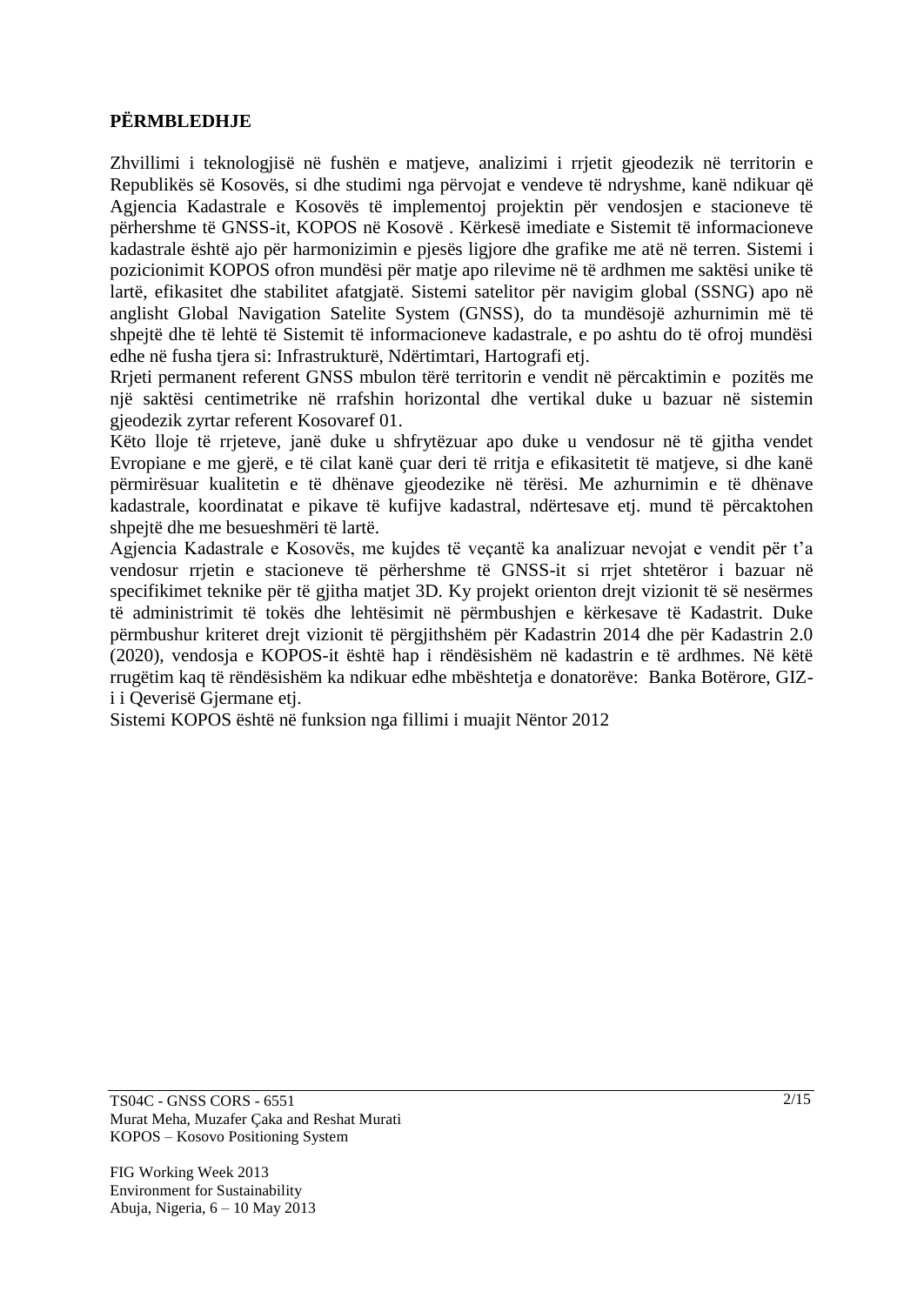# **Kopos – Kosovo Positioning System**

#### **Murat MEHA, Muzafer ÇAKA and Reshat MURATI, Kosovo**

#### **1. INTRODUCTION**

The set of satellite systems for global navigation that are functioning or are expected to be launched out in the future, in English are called GNSS (Global Navigation Satellite Systems) whereas in Albanian it will be SSNG (Sistemi satelitor për navigim global). This system allows determining the position in the whole globe with an accuracy of two or three meters by even using simple equipments [DMA, 1991], [Farrell & Barth,. 1999]. The possibility of civil use of these military systems has led to pioneering development in traffic enforcement, logistics, construction industry, tourism and many other technical fields and beyond that. Some of these systems have been listed below:

#### - **American global positioning system (GPS)**

This system launched 1978, was fully configured in 1994, whereas from January 2009 has in total 32 GPS satellites. GPS satellites emit radio waves: L1, L2, (L5) who are carriers of frequencies; C/A and since 2005 civil codes L2, and after 2012 civil codes L3C; P code in frequencies L1 and L2.



### - **GLONASS, Russian global navigation satellite system (Глобальная Навигационная Спутниковая Система)**

This system is launched in 1982, but its full configuration is not done, whereas from January 2009 it has in total 17 satellites in use. GLONASS satellites emit radio waves: L1, L2 who are carriers of frequencies, codes L1 and L2 C/A, then L1 and L2 P-codes.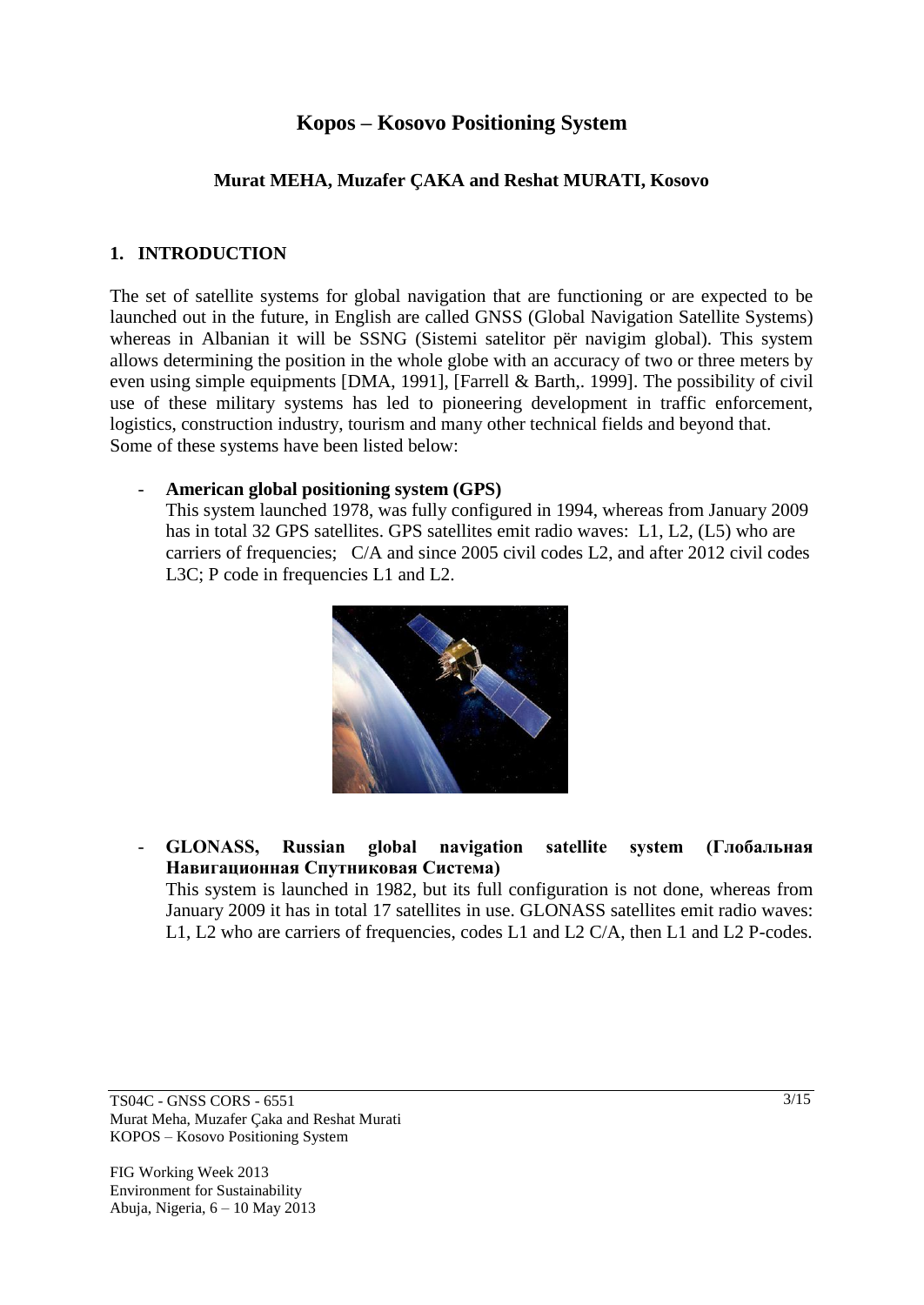

#### - **European system GALILEO**

This system is launched in 2006, its full configuration and usage is expected in 2015. The satellites of GALILEO system emit radio waves L1, E1,E2,E5 and signals E6.



While using L2C and L3C, is possible to determine ionosphere parameters. Therefore, the aim is to have a precise geodetic positioning without differential positioning techniques. L2C frequency carriers have better quality then L1, while allowing better tracking of low satellites. L5 is designed in such a way in order to be least affected by effects of many trajectories.

Nowadays these systems work independently from one another. The user works with one of these systems depending on the receiver selected. The American GPS system currently is used in most of the cases. In geodetic applications are used more and more receivers who can elaborate signals from GPS and GLONASS. In Europe, the European Geostationary Navigation Overlay Service (EGNOS) complements the GPS system with additional satellites, which leads to improved accuracy and reliability of measurement of the position in Europe. This is considered an advantage and cooperation between GPS and GALILEO systems.

The GALILEO system in being multi-dimensional will play an important role in future applications. In communicating with satellites in the space the receivers determine the positions of the objects where they are fixed. The receivers should communicate with at least four satellites in the space for determining (calculating) its position. The accuracy and reliability of the GNSS systems, which are currently available, they have restrictions (limitations) in presenting the common accuracy of GPS for civil works up to  $+1 - +3$  meters. This technology with this new access has created the idea for modeling all errors (bugs), such as: time determination and errors in orbit, obstruction of satellite signals in their way through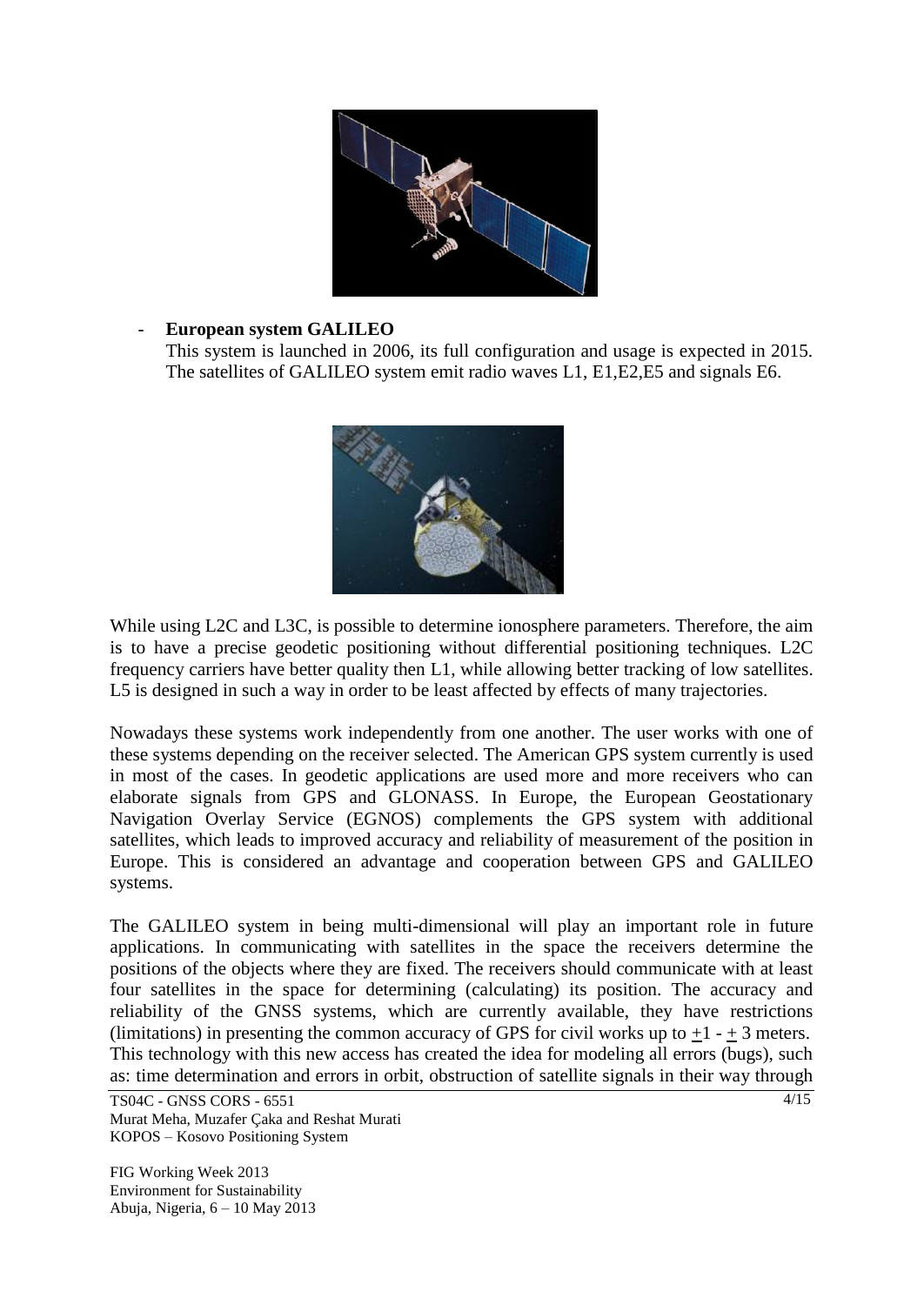ionosphere and troposphere up to the point where the GNSS receiver is located for determining the correction of the observed data over unknown points.

The responsibilities of Kosovo Cadastral Agency regarding national network are foreseen by Law on Cadastre, [Law No. 04/-L-013]. These responsibilities start from the maintenance of referent network up to the maintenance of cadastral map, cadastral measurements and protection of cadastral boundary signs. Digital cadastre as a vision, but not to remain only a vision [Steudler 2006] is clearly being implemented from Kosovo Cadastral Agency for collecting and processing cadastral data in the framework of NSDI (National Spatial Data Infrastructure). All the measurements from now on, if there are no physical obstacles will be supported by KOPOS as a general and permanent national referent GNSS system.

Regular maintenance and development of cadastre will be always based on the main geodetic state network. After 1999 KCA began consolidating cadastre in Kosovo, the main task has been observation of the state geodetic reference network. After observing and analyzing it has been concluded that the activity should begin with stabilization adjustment of the points in the field as a base for starting cadastre maintenance and its further development.

# **2. THE PRINCIPLE OF SETTING THE POSITION**

GNSS technology while receiving signals from satellites calculates the distance based on the time differences. These distances are calculated from the moment transmitted up to the moment of receiving the signal. If the distances of three different satellites are known, it is possible that through spatial intersection (geodetic intersection) to determine the antenna position in 3D (X, Y, Z) in relation to the satellites.

Such intersections doesn't provide real distance measurements because the satellite and receiver time are not harmonized, therefore the measured distances are not real distances, but are called pseudo distances. To avoid this it is necessary during measurements to have at least four pseudo distances for calculating four unknowns  $(X, Y, Z, \Delta T)$  where is also included time factor as a fourth dimension.

The accuracy and reliability of the GNSS systems, currently available are limited mainly from:

- Ionosphere and troposphere influences
- Uncertainties in the predicted orbits of satellites

## **3. INCORPORATION OF NETWORK KOSOVAREF01 INTO KOPOS**

Damage of Triangulation Network the period before 2000, and creation of new circumstances for geodesy raised idea for developing new state geodetic network. Here it should be analyzed beforehand also the report of the Bessel ellipsoid and other ellipsoids in the plane [Meha, 1998]. Therefore, the stabilization and measurement of the new geodetic network points, using GPS technology, started in 2001. First order reference network is created by 32 basic points distributed homogeneously throughout the territory of the Republic of Kosovo, while network densification is made with the second order network points a year later.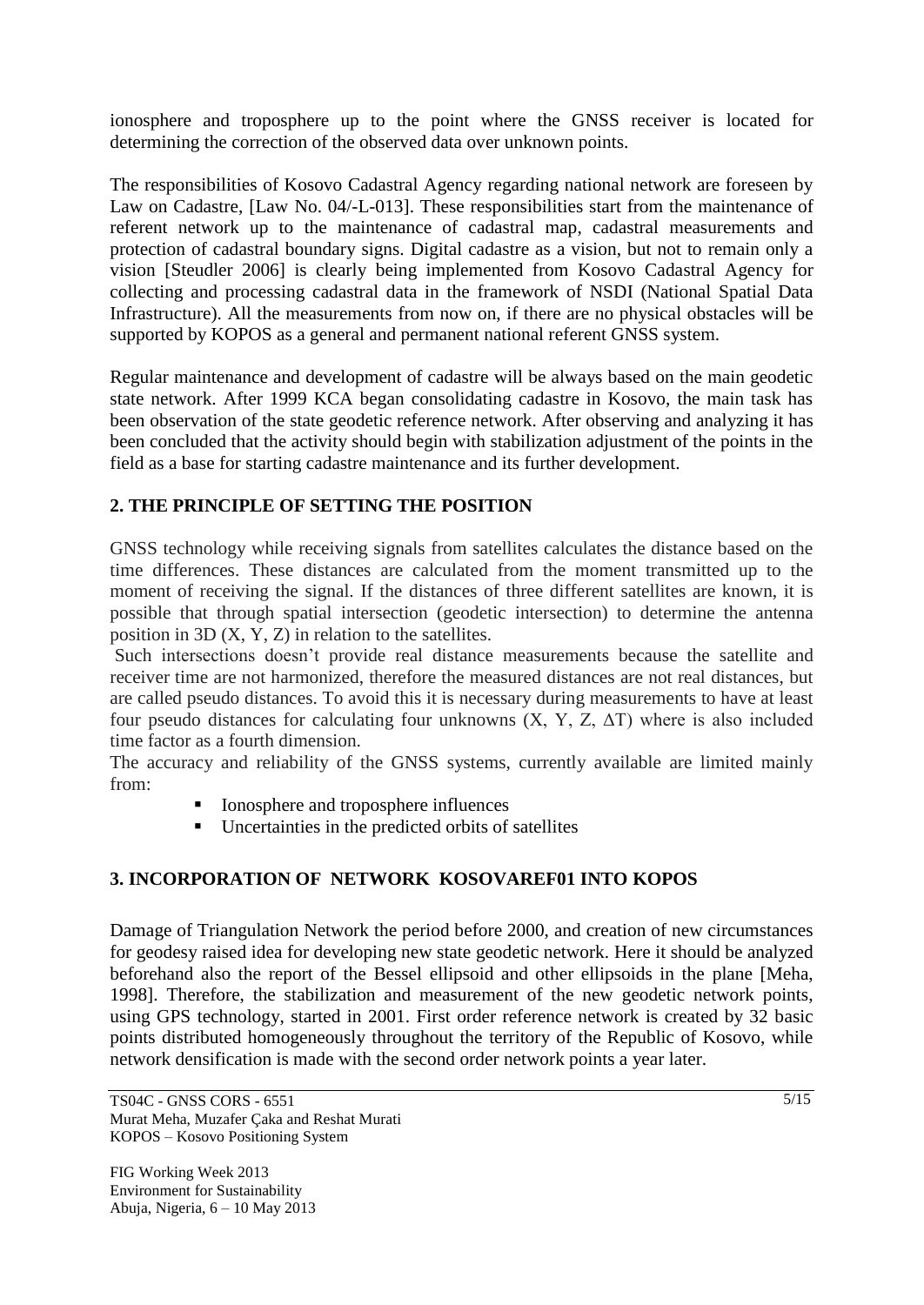KOSOVAREF01 Coordinate System is based on the EUREF. Geodetic Datum is defined by Gauss-Krüger Projection in Terrestrial European System ETRS89 (GRS80 Ellipsoid). As a result, there is WGS84 Coordinate System, which is based on Ellipsoid dimension, in rotation angle of Earth rotation, and in light speed as well as constant parameters defined by US Department of Defense (DoD), as a reference frame for establishment and maintenance of GPS System.

Dimensions of Reference Ellipsoid WGS84 accepted by the Geodetic Reference System 1980 (GRS80) are:

 $a = 6378137 + 2 m$ 

 $1/f = 298.257223563$ 

These dimensions are used for calculating of geodetic measurement. Coordinates axels (XYZ) in ETRS system, are fixed in the centre of earth, where Z axel goes across North Pole, whereas X and Y axels lay in equator plate.

Estimates suggest that when it comes to Europe, coordinates accuracy of the points set by ETRF`89 is roughly  $\pm$ 2cm, whereas for WGS84 calculated error of coordinates is roughly  $+10$ cm.

The Kosovo geodetic datum [Meha, 2005a, 2005b] is defined as follows:

- Reference spheroid: IUGG (International Union of Geodesy and Geophysics) ellipsoid GRS80 (Geodetic Reference System of 1980)
- Reference system: ETRS89 (European Terrestrial Reference System)
- Origin of coordinate system in the intersection point of projections of the central meridian  $21^0$  with Equator.
- Origin of height: Sea Level
- Projection: Gauss-Krüger transversal cylindrical projection, conform (7th zone).
- Central meridian  $(21^0)$  with scale reduction 0.0001 (scale factor 0.9999).

The new system Kosovaref01 is covering the whole Kosovo territory, where are established or created 32 geodetic points of the  $I<sup>st</sup>$  order and 452 points of the  $II<sup>nd</sup>$  order. These points are established as a base for cadastral and other geodetic measurements.

Therefore, stabilization of permanent referent GNSS network (KOPOS, has a priority for high accuracy geodetic measurements, but it also contributes in modeling atmospheric parameters (troposphere and ionosphere), for weather and earthquakes forecasts. Speaking in financial terms, the project in the future shall lower work-related costs and shall, at the same time, generate revenues for its maintenance, but it does not guarantee (learned from others experiences) that the system could be maintained only from revenues.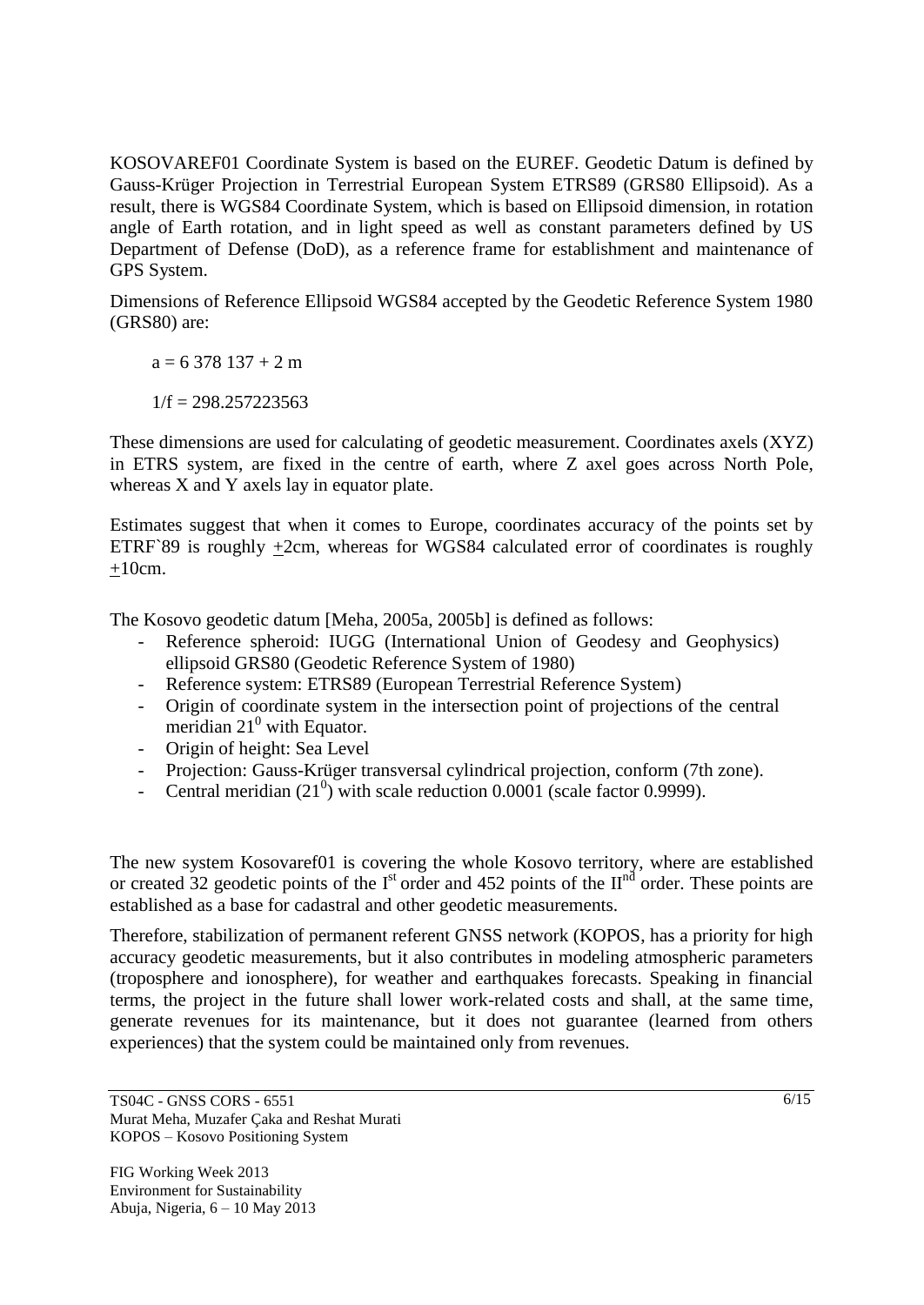#### **4. ESTABLISHMENT OF PERMANENT REFERENCE STATIONS**

The well know producer of surveying equipments "Leica Geosystems" from Switzerland, after an international competitive process was the winner of the contract funded by World Bank for stabilizing eight permanent reference stations of KOPOS.

The new KOPOS network has used the most advanced technology and will be the first GNSS network in the world that has used the newest receiver Leica GR25, which has been publically presented for the first time in the equipment and geodetic instrument trade fair – INTERGEO, 2011 in Germany.

Kosovo Cadastral Agency together with LEICA experts and local experts, and also supported from GIZ (Germany) experts, has realized fully the study, establishment of referent points and testing of KOPOS system. In the figure (1) could be seen permanent station – points which cover the territory of the Republic of Kosovo. Whereas in the table (1) is presented the geographic position of the permanent GNSS stations.



*Fig. 1 Established referent stations in Kosovo*

| <b>City</b>    | Code        | Latitude          | Longitude         | Elips. hight |
|----------------|-------------|-------------------|-------------------|--------------|
| <b>Dragash</b> | <b>DRAG</b> | 42° 03' 43.85977" | 20° 39' 16.32320" | 1094.351     |
| Kamenicë       | <b>KAME</b> | 42° 34' 52.73833" | 21° 34' 42.92311" | 662.296      |
| Mitrovicë      | <b>MITR</b> | 42° 53' 19.55551" | 20° 51' 57.04548" | 566.531      |
| Pejë           | <b>PEJA</b> | 42° 39' 41.30482" | 20° 17' 18.50231" | 581.464      |
| Prishtinë      | <b>KCAP</b> | 42° 38' 46.64737" | 21° 10' 06.01842" | 581.464      |
| Prishtinë      | <b>PRIS</b> | 42° 40' 12.72243" | 21° 11' 30.61312" | 709.004      |
| Rahovec        | <b>RAHO</b> | 42° 23' 50.58087" | 20° 39' 26.29440" | 475.610      |
| <b>Shtime</b>  | <b>SHTI</b> | 42° 26' 3.003179" | 21° 02′ 18.65896″ | 623.998      |

 *Tab. 1. Locations and coordinates of KOPOS station points* 

TS04C - GNSS CORS - 6551 Murat Meha, Muzafer Çaka and Reshat Murati KOPOS – Kosovo Positioning System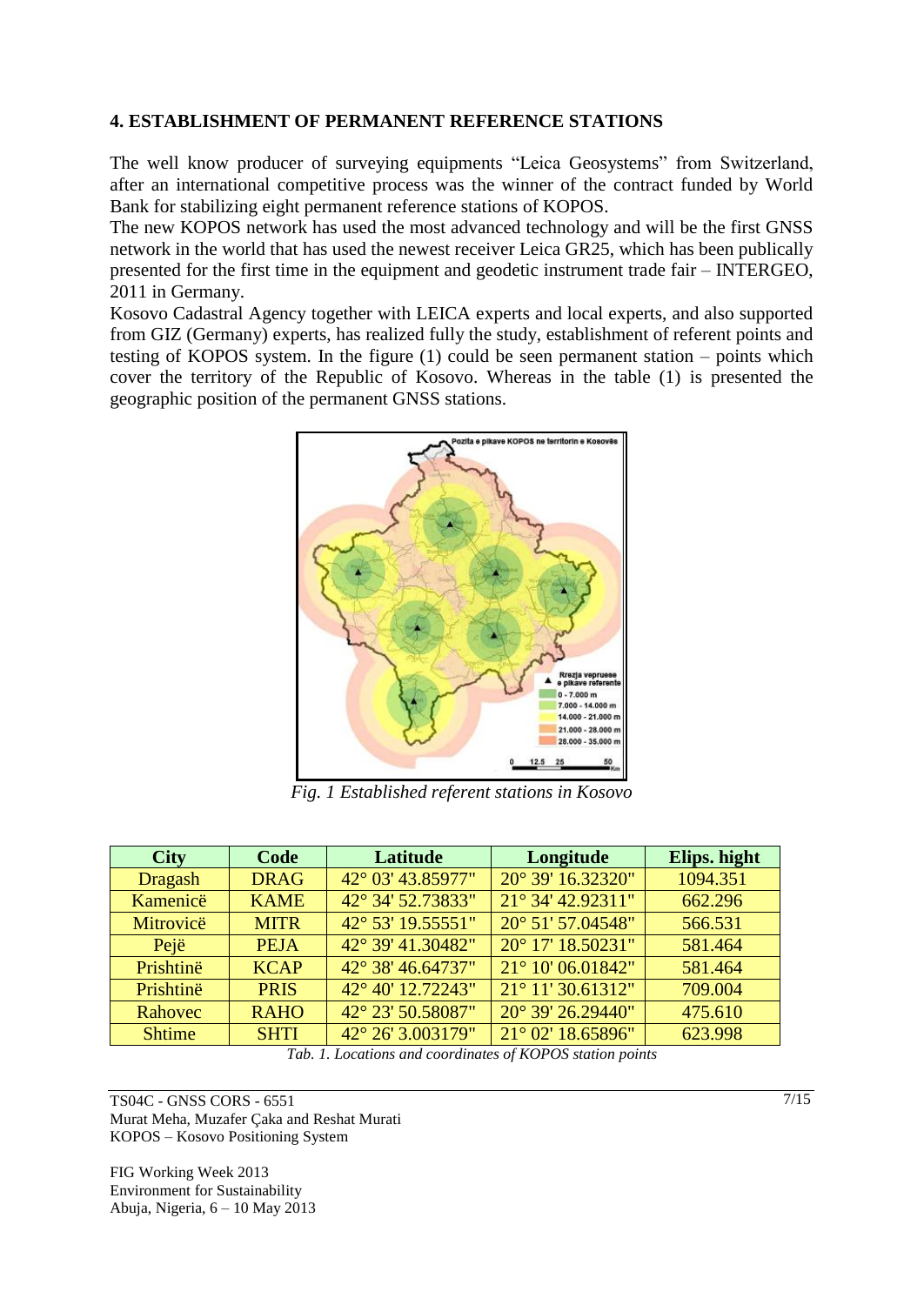The system is designed also for eventual incorporation of reference stations from neighbor countries: MONTEPOS Montenegro, ALBPOS Albania, MAKPOS Macedonia and AGROS Serbia.

The monitoring and maintenance of permanent GNSS stations is done from control centre. The operation of the system while including permanent stations, control centre and users is presented in the figure 2.



*Fig 2. The graphic of the operation of KOPOS system (source: KOPOS implementation report - GIZ)* 

## **5. SOME TECHNICAL CHARACTERISTICS OF KOPOS**

Equipments established in permanent stations are:

- GNSS antenna AR25 (choke ring antenna) protected from different atmospheric conditions, suitable for receiving all satellite signals currently in use, and those foreseen for later usage;
- The GR15 multi frequencies receiver with a sufficient number of channels, for accepting all signals currently available and those for the future;
- VPS network ruter, and the necessary connection with ADSL cable;
- Constant power supply (48 hours, backup);
- Cable, box for setting the device, the material for installation etc.

The antenna is installed on a pipe so that it is mechanically stable. Location security is guaranteed by the effects of wind, vibration, shaking, lightning according to local standards, etc.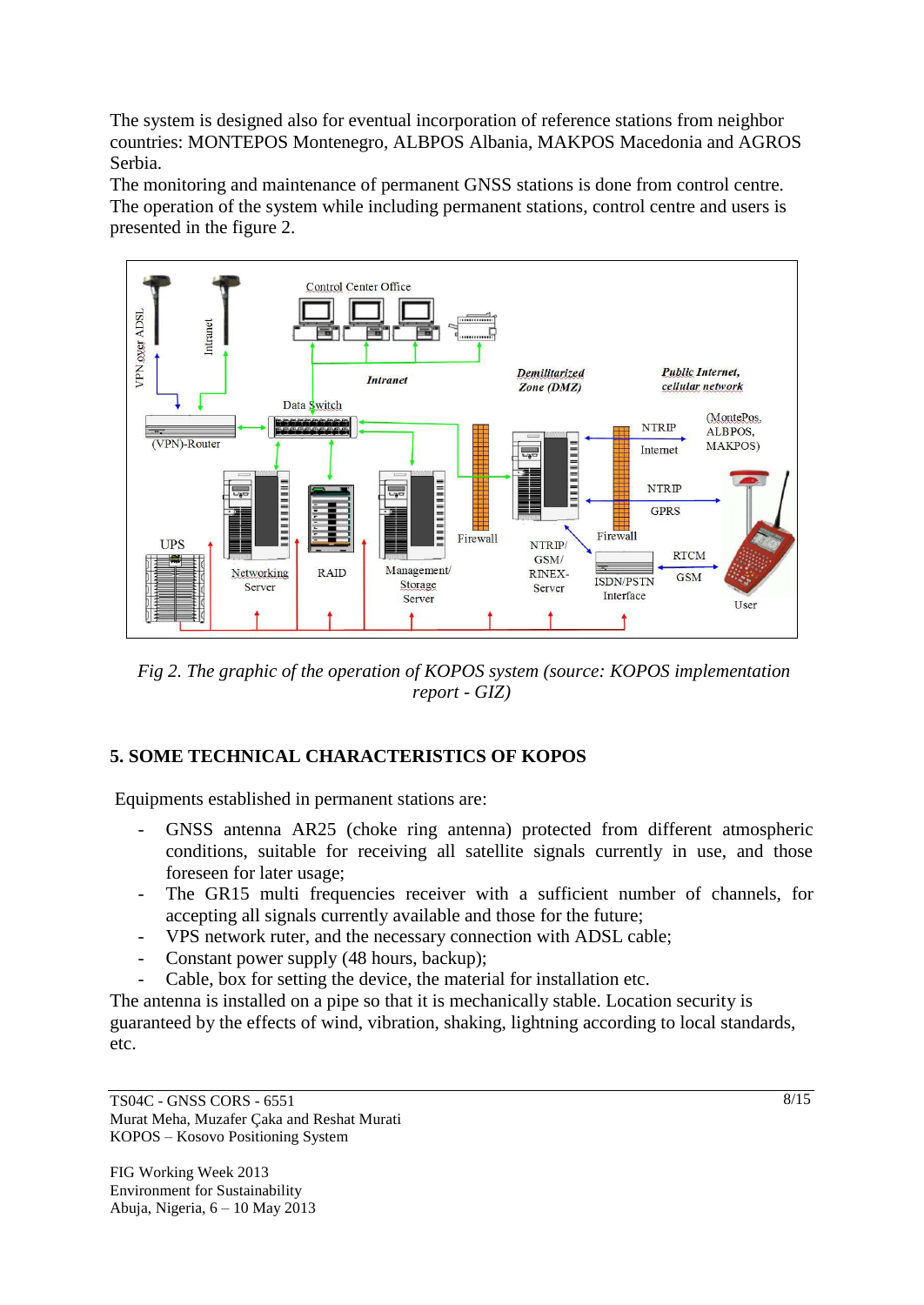GNSS antenna (choke ring - the last word of the technology) is used as an antenna for reference stations. Antenna phase center is determined though an individual absolute calibration.

Antenna and the receiver must be able to receive all signals available from GPS and GLONASS systems and also GALILEO-s after it will be functional.



*Fig. 4 Scheme of GNSS permanent station* 



*Fig. 5 Equipments pleased in the cabinet and the GNSS antenna in one of the stations* 

TS04C - GNSS CORS - 6551 Murat Meha, Muzafer Çaka and Reshat Murati KOPOS – Kosovo Positioning System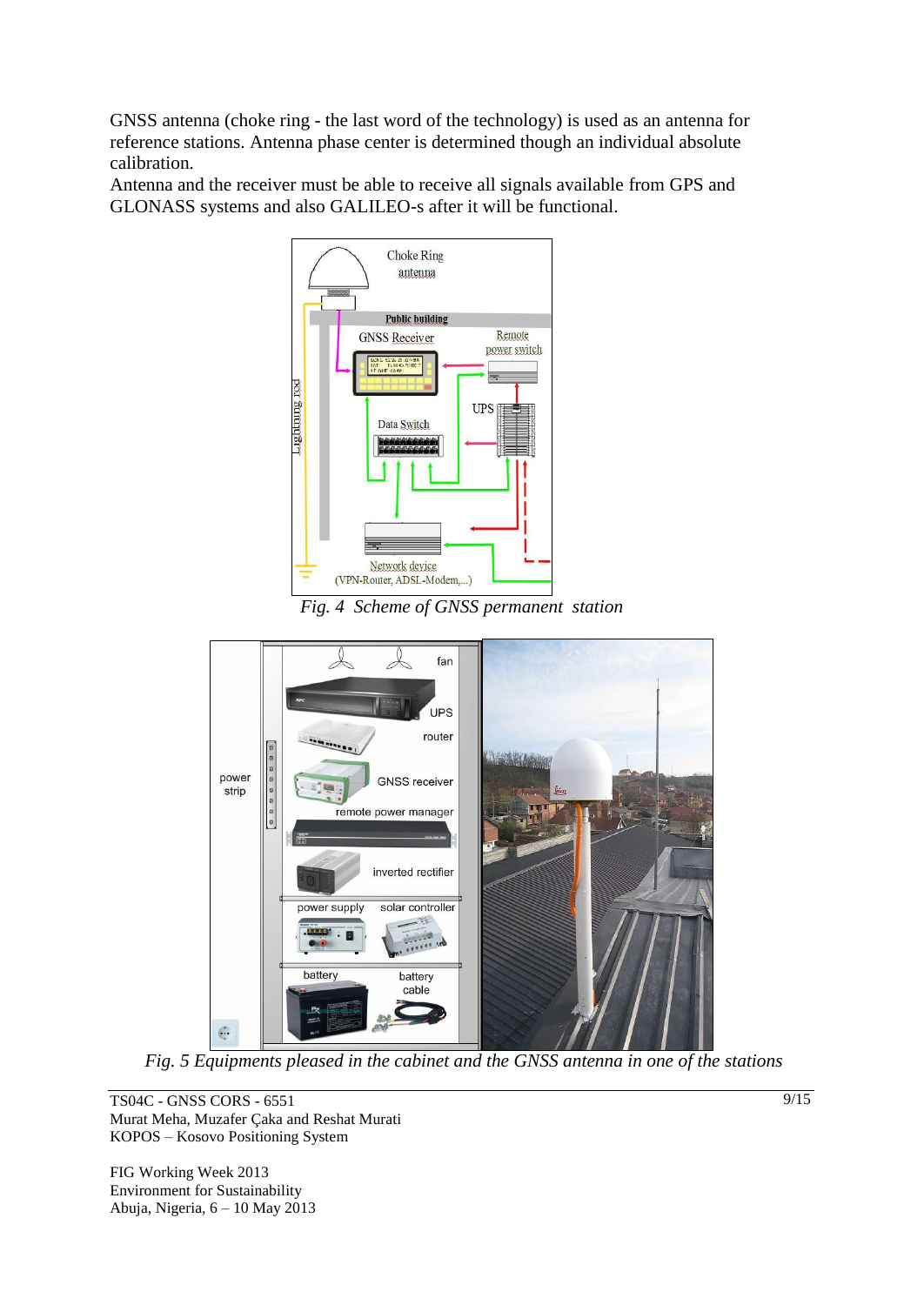#### **6. KOPOS SERVESES –RTK AND RINEX DATA**

Acceptance of correction data in real time (RTK) and RINEX data (post-processing) from KOPOS system is done in different ways.

Users of (RTK) products in real time could accept the corrected data in real time through internet (GPRS), or if it is needed also through GSM since KOPOS offers this possibility as well. The format of the data flow should fulfill the RTCM specifications:

- − RTCM 2.3 for FKP- and VRS data (guarantee for compatibility from the highest point to the lowest point for the oldest devices),
- − RTCM 3.1 for FKP-, VRS and MAC

Clients of RINEX products (post-processing) can download the data from selected referent stations in RINEX format (all formats up to the v 3.0) for a time period selected from the past. For this it is available the interface page for users based on the web (kopos.rks-gov.net) in Albanian, English and Serbian language, through which the users can download all the requested data independently. Except downloading the RINEX data, the system enables also the post processing and adjustments of static measurements. The results of data post processing and adjustment could be taken electronically (e-mail).



*Fig 6 User interface - SpiderWeb*

Accuracies expected from KOPOS network system are:

| <b>Type of service</b> | <b>Description</b>                                | <b>Accuracy range</b> |
|------------------------|---------------------------------------------------|-----------------------|
| <b>DGNSS</b>           | Low accuracy in real time (RTK –Code))            | $0.3 - 0.5$ m         |
| <b>RTK</b>             | $\vert$ High accuracy in real time (RTK – Phase)) | $0.02 - 0.04$ m       |
| <b>RINEX</b>           | $\vert$ High accuracy (Post processing – Phase)   | $< 0.01 \text{ m}$    |

TS04C - GNSS CORS - 6551 Murat Meha, Muzafer Çaka and Reshat Murati KOPOS – Kosovo Positioning System

FIG Working Week 2013 Environment for Sustainability Abuja, Nigeria, 6 – 10 May 2013  $10/15$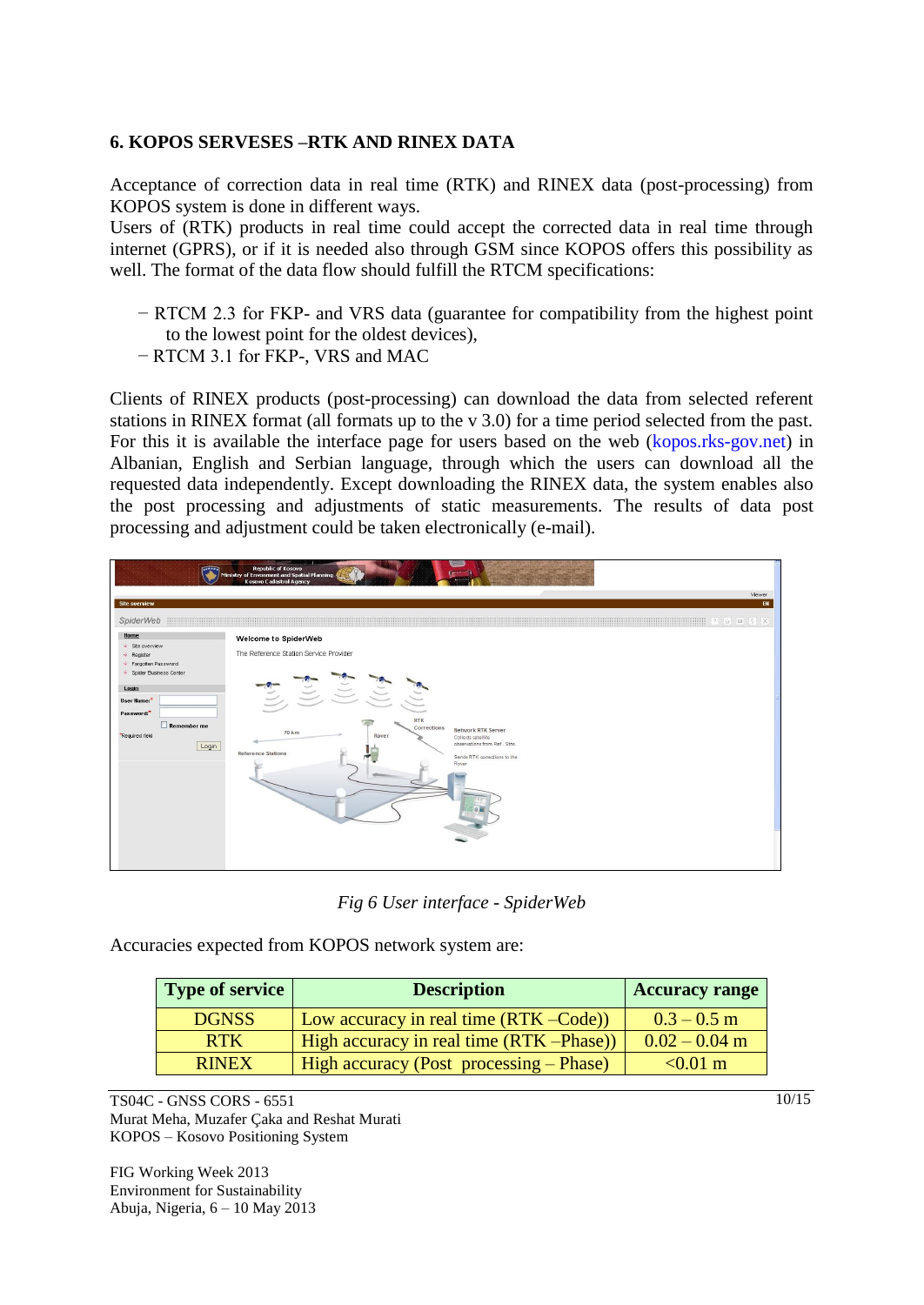SpiderWeb SBC (Spider Business Centre) program is in use for administration of the registered users, prepaid services, to search on RTK usage and RINEX data, invoicing, informing of users on real time regarding the operation of the system etc.

### **7. BENEFITS FROM KOPOS SYSTEM SERVICES**

The benefits from KOPOS system are different, but at the same time it is required creative approach in the field of geodesy for its usage in public and private sector, since this system enables the establishment of reliability and accuracy for geo-spatial data in terms of quality. For this reason is required cooperation of local experts with international associations in relation to this field. Some of the creative engagements, but also as requirements are presented below:

- To maintain and develop state coordinates referent system together with respective geodetic infrastructure.
- To provide access in geodetic data, in services and web based information;
- To closely cooperate with international geodetic associations;
- To provide geodetic and GNSS services for public and private sector;
- To develop awareness campaign for applicable services in high accuracy positioning;
- To promote and advance geodesy science also through science wider community to support the government in developing the Land Administration and Management policies;

The usage of KOPOS system will support cadastral institutions, together with licensed private companies in implementing the cadastre projects in achieving the goal of heaving sustainable and stable digital cadastre[Meha, 2003].

Other economic benefits from KOPOS in the field of geodesy, cadastre and spatial data as part of NSDI are:

- The usage of modern technology for measurements such as GNSS, digital photogrametry, aerial images and satellite images have been simplified and accelerated. In general this approach leads to the influence in the cost reduction for e.g. surveying activities, property identification, monitoring etc.;
- The accuracy and reliability of cadastral measurements is increased in the whole country because KOPOS system is a unified system for the whole Kosovo territory;
- The expenses will be 8-10 times lower than the establishment and maintenance of third order reference network;
- MCOs in Kosovo will have the opportunity to use modern GNSS rover for cadastral surveying and other geodetic works as well etc.

The usage of GNSS system anywhere in the world has multidimensional benefits in terms of time, financial aspect, accuracy and security etc. The fields where the system could be used are presented below: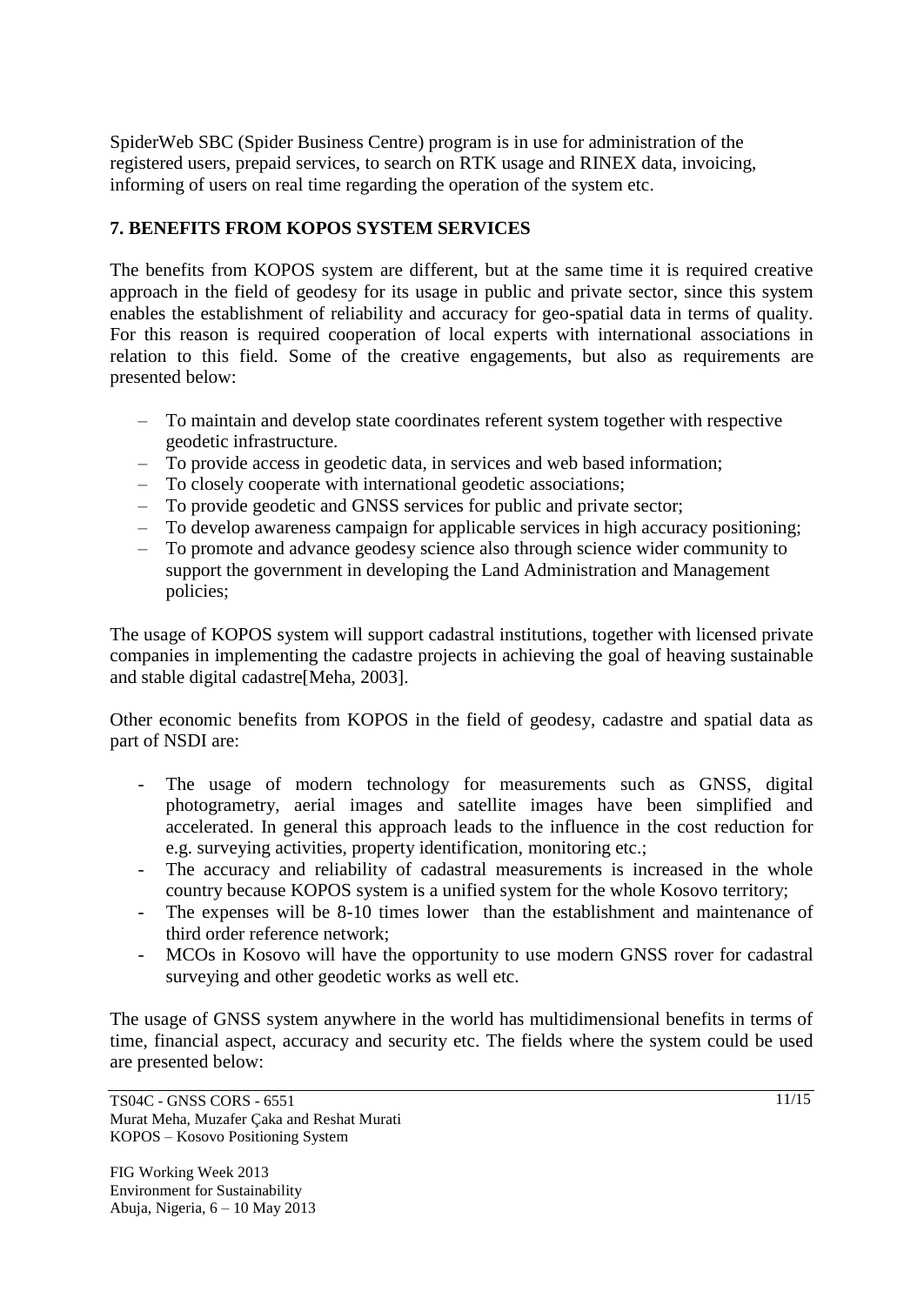- Geodetic measurements (cadastre, mapping, photogrametry etc.)
- GIS
- Traffic management (land and air)
- Water management
- Emergent services
- Rail and sea transport (if the state has access to big lakes, sea, ocean)
- Public transport now and in the future (bus, trolley bus, tram, taxi etc.)
- Transportation of hazardous materials
- Vehicles navigation
- Tourism (database, maps, navigation)
- Forestry, Fisheries etc.
- Disaster management
- Inventory and valuation of immovable properties
- Urban Planning, Spatial Planning and Environmental studies
- Monitoring of engineering structures (dams etc.)
- Environment protection
- Many other services related to the requests of society, institutors and private sector.

"The future satellite navigation systems will use improved technology and concepts, while helping the increased of usage quality and enabling to implement new navigation services for "smart" vehicles, agricultural tools, "smart" weapons, unmanned aircraft, mobile robots and other different advanced applications" (Farrell 2008).

The usage of measurements methods supported from GNSS now enables accelerating the work of local measurements significantly, as well as significantly reducing costs. The usage of system that now is continuously operational is a step forward in accelerating and simplifying the works and measurements in the field.

The data available should be used in a comprehensive manner, in order that the exchange of geographic data between central, local and international institutions, from INSPIRE point of view, will be significantly improved. With this advance have been established the bases for all geo-information technologies in the whole state; in the field of cartography, cadastre, engineering, surveying, infrastructure, planning, environment, transport, e-governance, emunicipality, e-commercial etc. Hundred of users across the country will work without needing control referent points, which will increase enormously the efficiency of the work.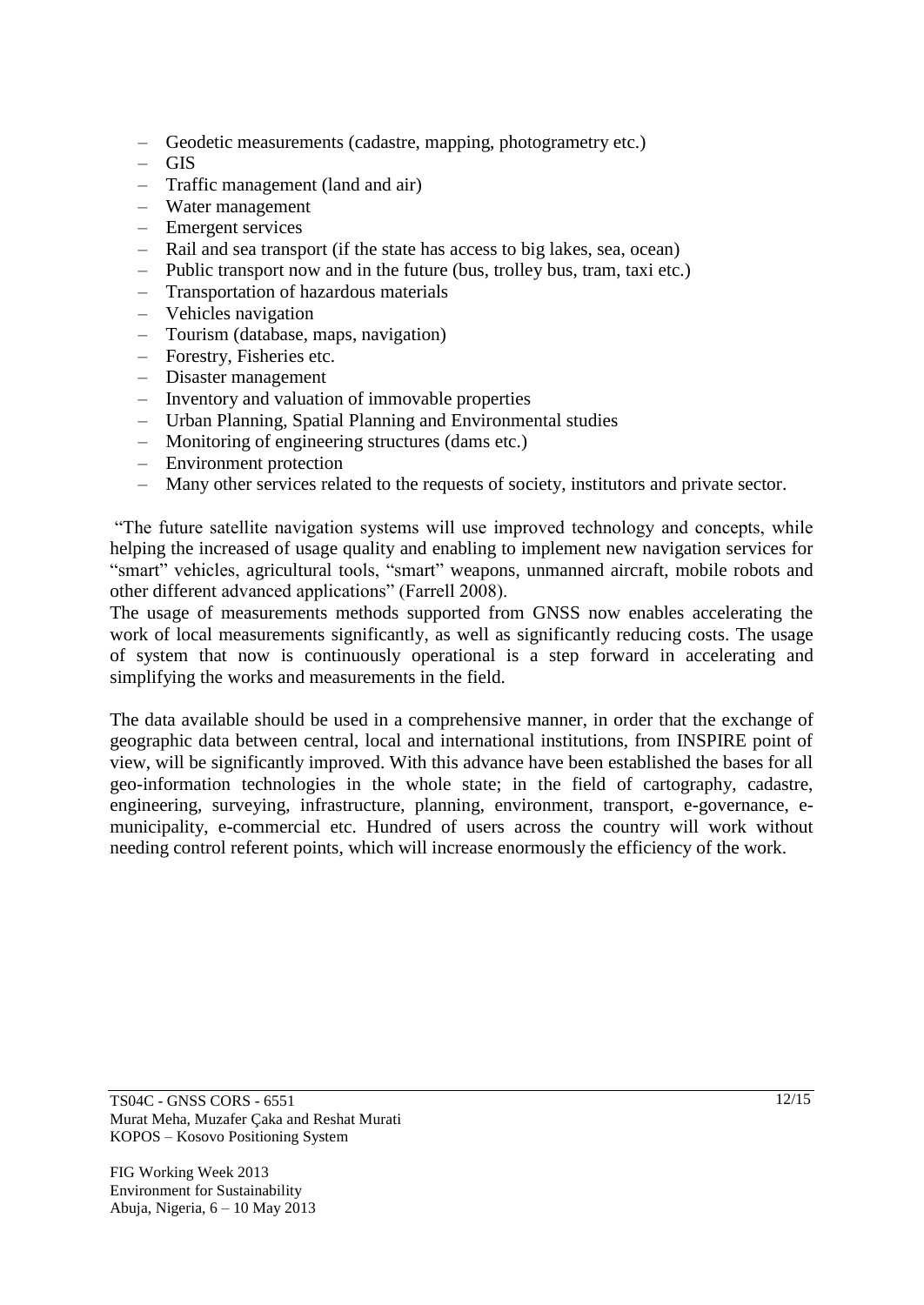### **8. CONCLUSION**

KOPOS system in Republic of Kosovo is a unified state reference network which offers in the real-time positioning accuracy in horizontal plane + 2cm and in vertical plane + 4 cm. GNSS system is the latest word of the technology for geodetic measurements, which is used in developed countries. Now as part of GNSS family is also KOPOS referent network. This system offers the possibility to use the latest technology for geodetic measurements for every surveyor in Republic of Kosovo. GNSS has raised the level of accuracy and reliability of geodetic measurements, because is a globally extended, is secure and with a usage possibility of (American) GPS, (Russian) GLONASS and (European in the future) GALILEO.

Economic approach in geodesy is mainly oriented in harmonizing three components: high accuracy measurement, full reliability in measurements and lowest costs for collection geoinformation data. KOPOS system in Kosovo meets these three components, and as such will be 24/7 functional, under supervision of control center located in Kosovo Cadastral Agency.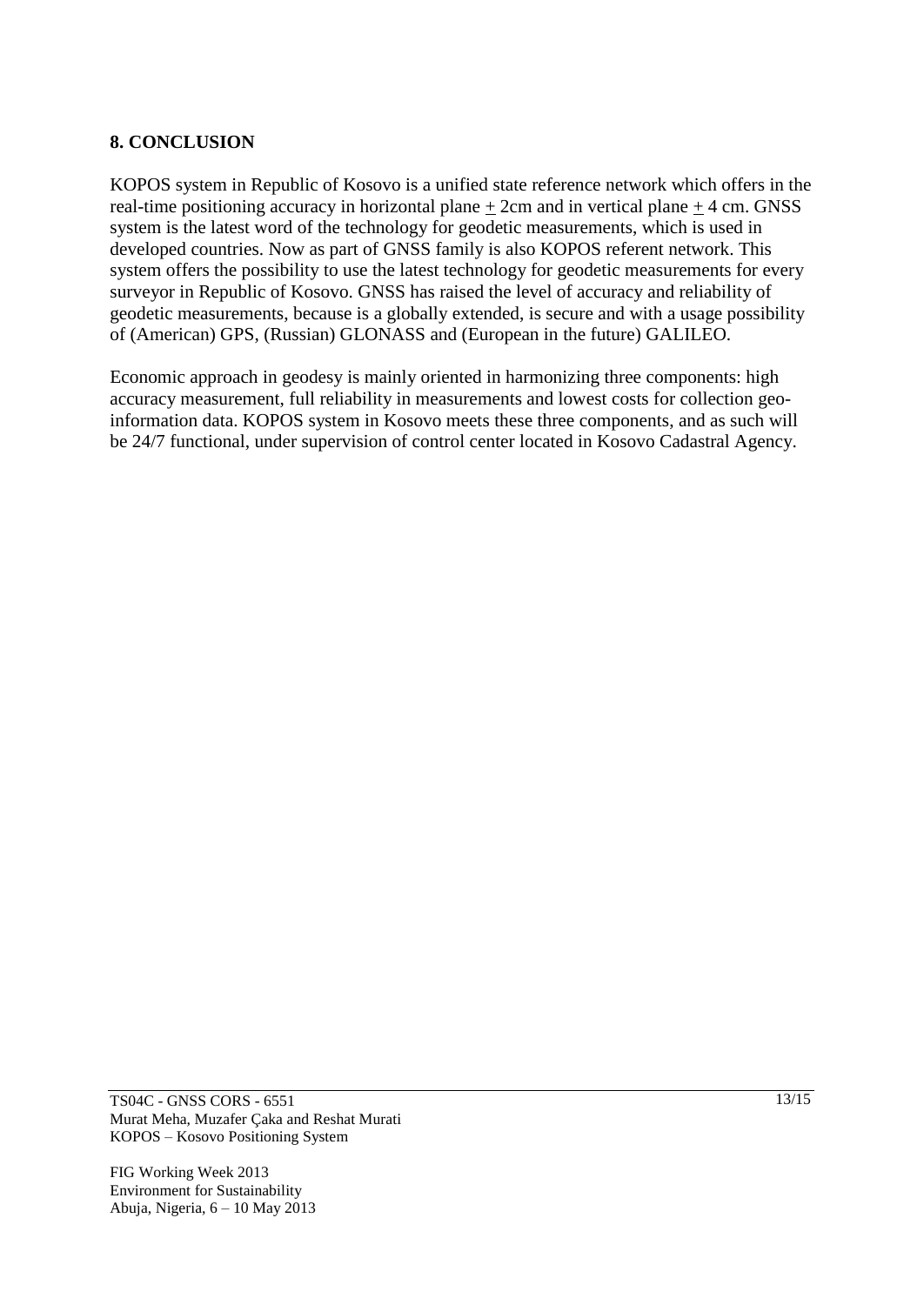### **REFERENCES**

- 1. **DMA, 1991**: Department of Defense World Geodetic System 1984, DMA.TR 8350.2, second edition, 1 September.
- 2. **Farrell, A.J., Barth, M**. 1999. The Global Positioning and Inertial Navigation. McGraw-Hill, New York 1999.
- 3. **[Farrell](http://www.google.com/search?tbo=p&tbm=bks&q=inauthor:%22Jay+A.+Farrell%22)**, **A.J**. 2008: Aided Navigation GPS with high rate Sensors. 2008 New York: Mc. Graw-Hill.
- 4. **Law on Cadastre**, Law No. 04/-L-013, Prishtinë 2011.
- 5. **Meha, M**. (1998).:Analiza e aproksimimit të elipsoidit ose sferës në rrafsh dhe saktësia e tyre. Buletini No 12. i FSHMN. Prishtinë.
- 6. **Meha, M 2003**.: The future and development challenges of sustainable cadastre and digital cadastre of Kosovo. 2<sup>nd</sup> Cadastral Congress, September 19-21,2003. Krakow, Poland.
- 7. **Meha, M. 2005a**.: KOSOVAREF01, EUREF Symposium held in Vienna, Austria 1-4 Jun 2005.
- 8. **Meha, M. 2005b**.: Analysis of permanent GPS reference station in Kosova. Symposium organized on the occasion of the 40 anniversary of the Faculty of Civil Engineering and Architecture. Pristine 2005.
- 9. **Meha, M. 2006**.:KOSOVAREF01, Libër, Botues Agjencioni Kadastral i Kosovës.
- 10. **Meha, M., Çaka, M**. 2011. Perspective of permanent referent network "KOPOS" in Kosova. INGEO2011, *5th International Conference on Engineering Surveying, September 22-24, 2011, Brijuni, Croatia*. FIG commission 6. reviewed published papers p.143-150 . <http://web.svf.stuba.sk/kat/GDE/Ingeo2011>
- 11. **National Imagery and Mapping Agency**. 1997. Department of Defense World Geodetic System 1984: Its Definition and Relationships with Local Geodetic Systems. NIMA TR8350.2 Third Edition 4 July 1997.
- 12. **National Imagery and Mapping Agency**. Guidelines for Cadastral Surveying using, Global Navigation Satellite Systems (GNSS). Section 12 . 2003, First Published by Surveyor-General, Victoria, prepared by RMIT University. [http://www.icsm.gov.au.](http://www.icsm.gov.au/)
- 13. **Steudler D. 2006.** *Cadastre 2014 – Still a vision?* **Switzerland.**